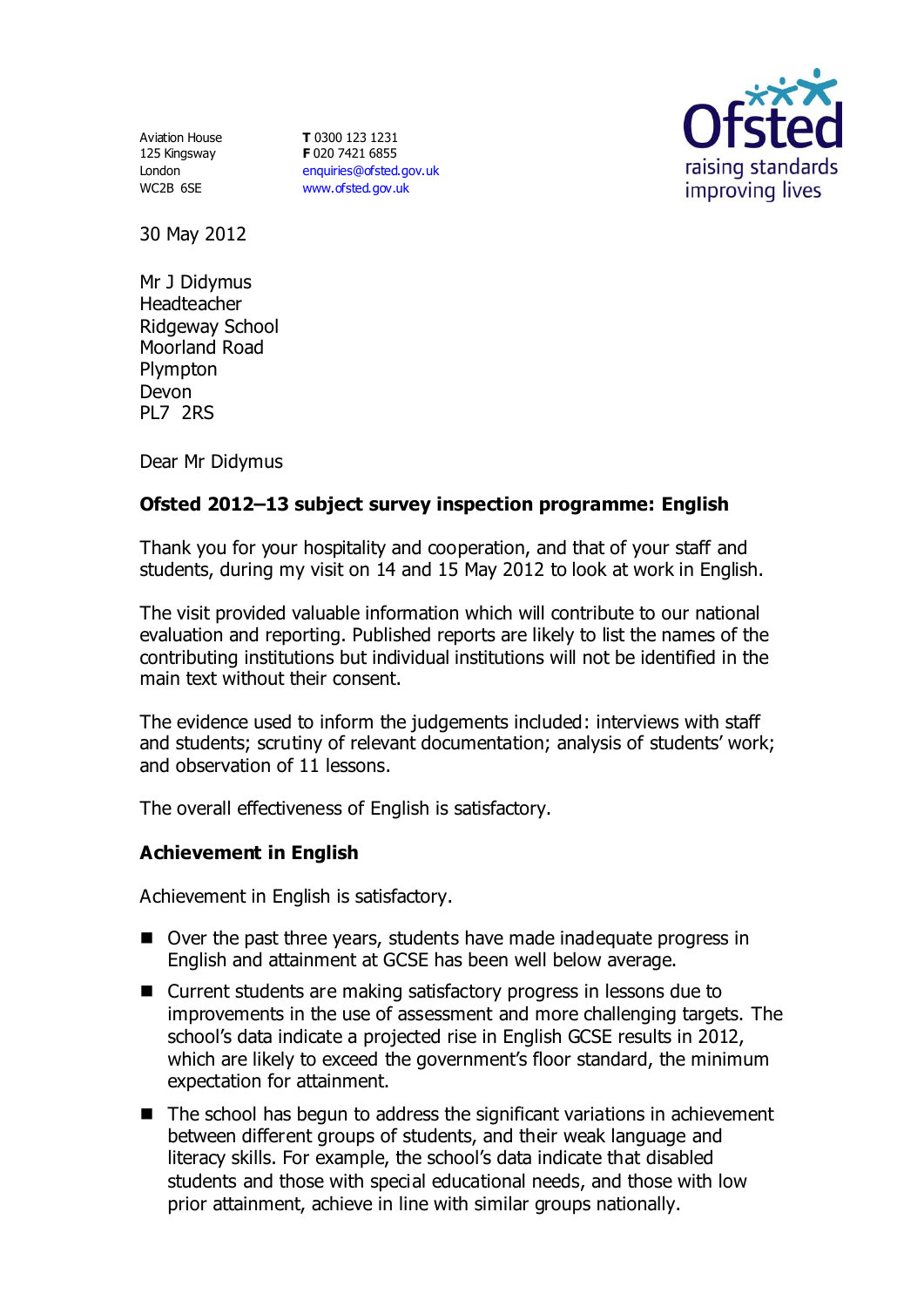- Students demonstrate positive attitudes to learning and at least satisfactory behaviour in their English lessons. In the most engaging lessons, behaviour is good and students work well together in groups. When given the opportunity, students apply their skills independently in learning as seen in a Year 10 lesson where students worked to identify what makes a good teacher.
- Attainment in A-level English courses is broadly average and students make satisfactory progress. Students enjoy interactive approaches to evaluating texts and exploring different interpretations. They value the additional support provided by teachers.

## **Quality of teaching in English**

The quality of teaching in English is satisfactory.

- While teaching is satisfactory overall, there are many examples of good teaching. The characteristic strengths of teaching include: positive relationships; lesson planning that focuses on suitable learning objectives and effective modelling of skills; and use of teaching assistants to support low attaining students. In the most effective lessons, teachers constantly assess students' progress and ask challenging questions to extend their understanding. In these lessons, time is used effectively to move the learning forward at a good pace.
- Across the key stages, students enjoy activities such as role play and discussion, but younger students and boys in particular say they would like more active approaches to learning and, in some lessons, less 'listening to the teacher'.
- Students' progress has been inhibited in the past by weaknesses in matching lessons to the range of abilities within the sets. While this is improving, some teachers are still not adapting lessons sufficiently to meet individual needs. In particular, there is insufficient challenge to enable students with high prior attainment to reach the top levels and grades.
- $\blacksquare$  The recently introduced whole-school progress monitoring system, together with the Assessing Pupils' Progress guidelines, is enabling the English department to monitor and evaluate the progress of individuals and groups of students towards more challenging targets. Any underachievement is identified and appropriate intervention provided.
- All students know their targets and feedback in marking helps them to know how to improve their work. Due to regular moderation, teachers' assessments are becoming increasingly accurate.
- $\blacksquare$  The quality of teaching on A-level courses is satisfactory overall with examples of good teaching.

### **Quality of the curriculum in English**

The quality of the curriculum in English is satisfactory.

 $\blacksquare$  The curriculum is balanced in its coverage of speaking and listening, reading and writing. It includes drama but limited use of media and